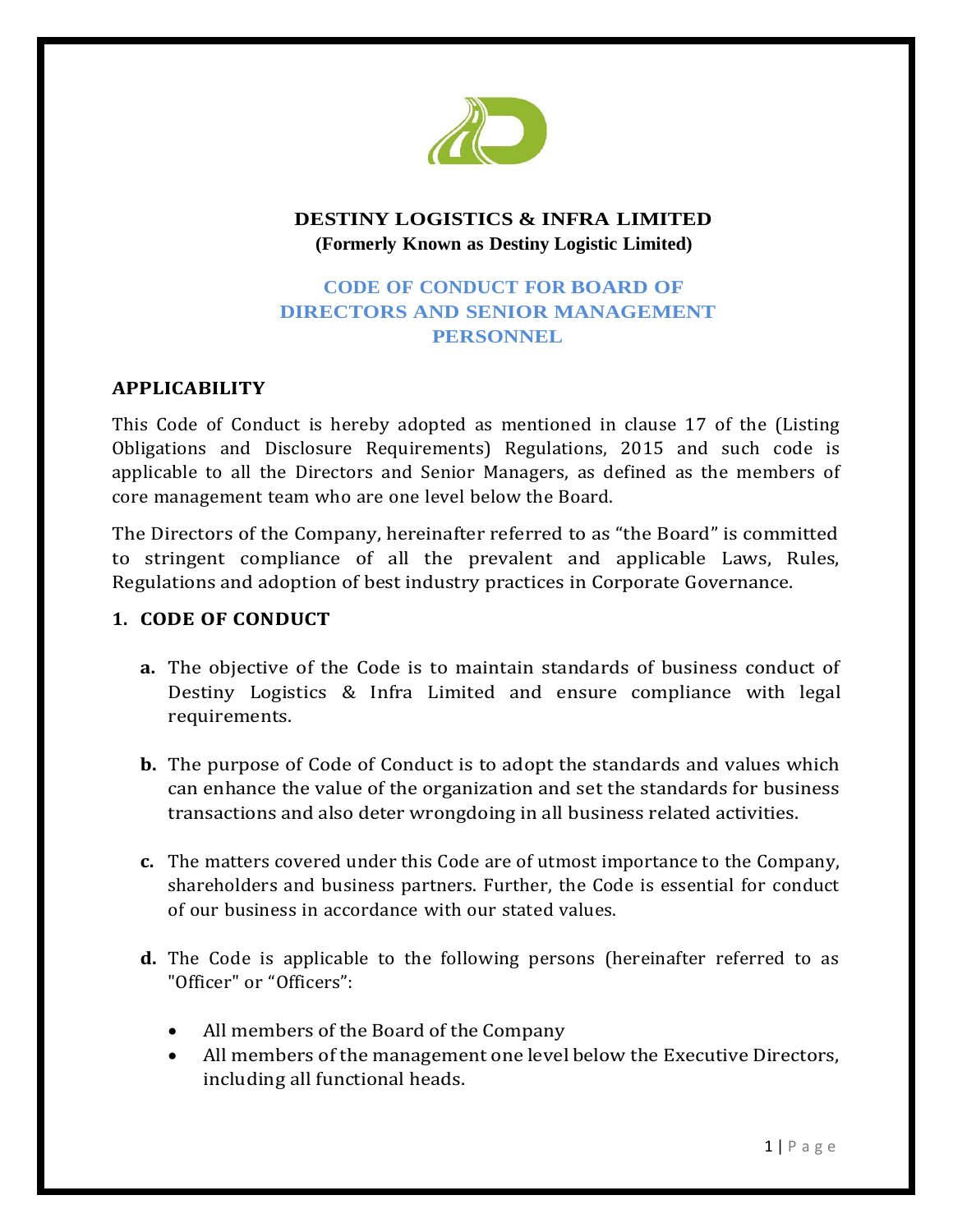

- **e.** As the principles described in this Code are general in nature, Officers should also review the Company's other applicable policies and procedures for more specific instruction.
- **f.** Nothing in this Code, in any Company policies and procedures, or in other related communications (verbal or written), creates or implies an employment contract or term of employment.
- **g.** This code of conduct is critical to our business. Accordingly, Officers are expected to read and understand this Code, uphold these standards in day today activities and comply with all applicable laws, rules and regulations and procedures adopted by the Company that govern the conduct of its employees.

## **2. HONEST AND ETHICAL CONDUCT**

The Code expects all Officers to act in accordance with the highest standards of personal and professional integrity, honesty and ethical conduct, while working on the Company's premises, at offsite locations where the Company's business is being conducted, at sponsored business and social events or at any other place where Officers are representing the Company.

Honest conduct under the Code means conduct that is free from fraud or deception. The ethical conduct under the Code means conduct that is in accordance with the accepted professional standards. The ethical conduct includes the ethical handling of actual or apparent conflicts of interest between personal and professional relationships.

Wherever an Officer is unsure about the appropriateness of an event or action the Officer should seek assistance in interpreting the requirements of the Code by contacting Company Secretary.

#### **3. CONFLICTS OF INTEREST**

\* An Officer's duty to the Company demands that he or she avoids and discloses actual and apparent conflicts of interest. A conflict of interest exists where the interests or benefits of one person or entity conflict with the interest or benefits of the Company.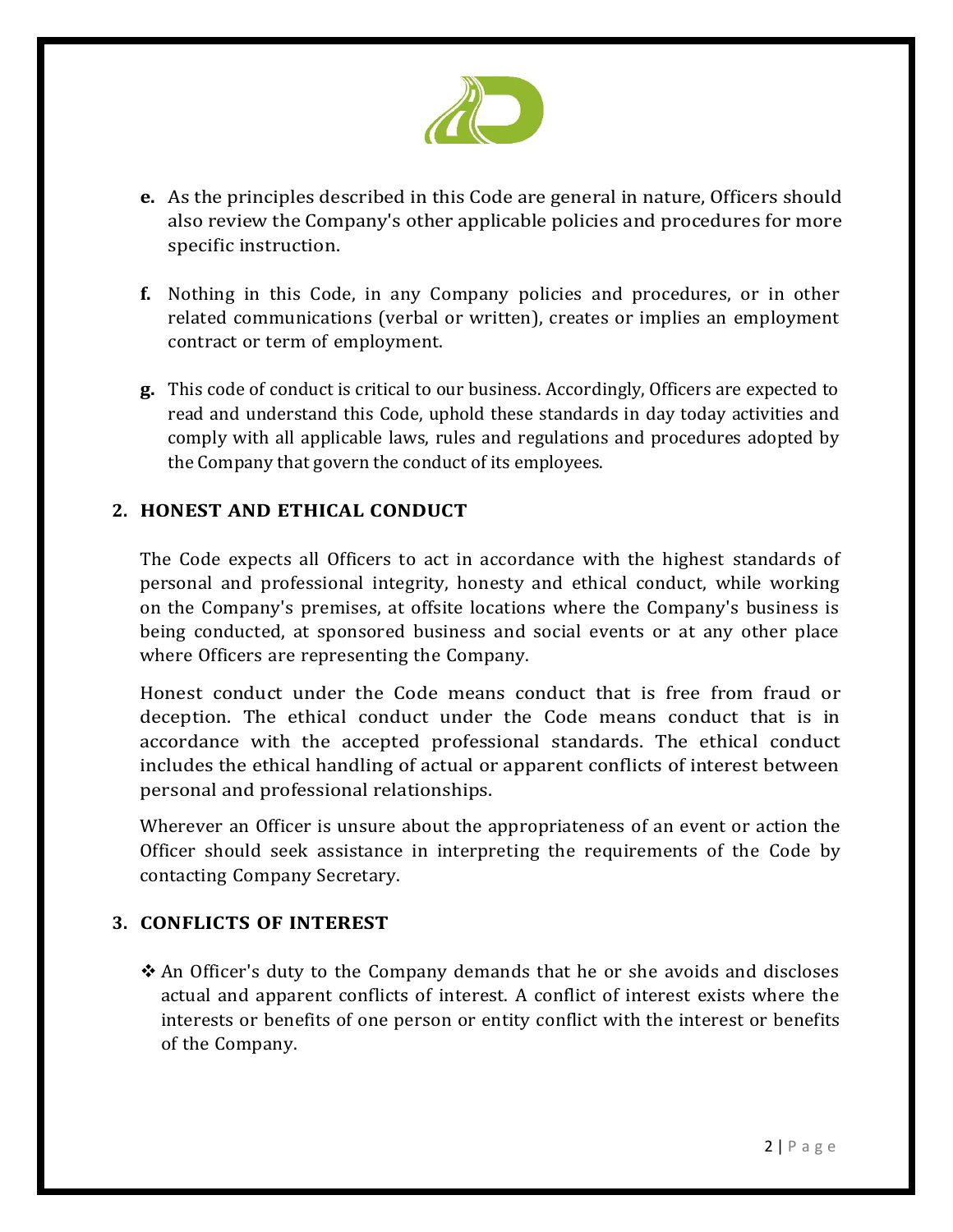

- **a) Employment/outside employment**: In consideration of employment with the Company, Officers are expected to devote their full attention to the business interests of the Company. Officers are prohibited from engaging in any activity that interferes with their performance or responsibilities to the Company, or it otherwise in conflict with or prejudicial to the Company.
- **b) Outside Directorships**: It is a conflict of interest to serve as Director of any Company that competes with the Company. Officer's must first obtain approval from the Company's Audit Committee before accepting a Directorship.
- **c) Business Interests:** If an Officer is considering investing in any customer, supplier, developer or competitor of the Company, he or she must first take care to ensure that these investments do not compromise on their responsibilities to the Company. Our Policy requires that Officers first obtain approval from the Company's Audit Committee before making such an investment. Many factors should be considered in determining whether a conflicts exists, including the size and nature of investment, the Officers ability to influence the Company's decisions; his or her access to confidential information of the Company or the other Company and the nature of relationship between the Company and the other Company.
- **d) Related Parties**: As a general rule, Officers should avoid conducting Company business with a relative, or with a business in which a relative is associated in any significant role. For the purpose this code "Relatives" include spouse, father, mother, brother, sister, son and daughter. Further the Company prohibits the employment of such individuals in positions that have a financial dependence of influence (e.g. an auditing or control relationship, or supervisory /subordinate relationship.)
- **e) Payments or gifts from others**: Under no circumstances any Officers accept any offer, payment, promise to pay, authorization to pay any money, gift or anything of value from customers, vendors, consultants, etc., that is perceived as intended, directly or indirectly, to influence any business decision, any act or failure to act, any commitment of fraud or opportunity for the commitment of any fraud.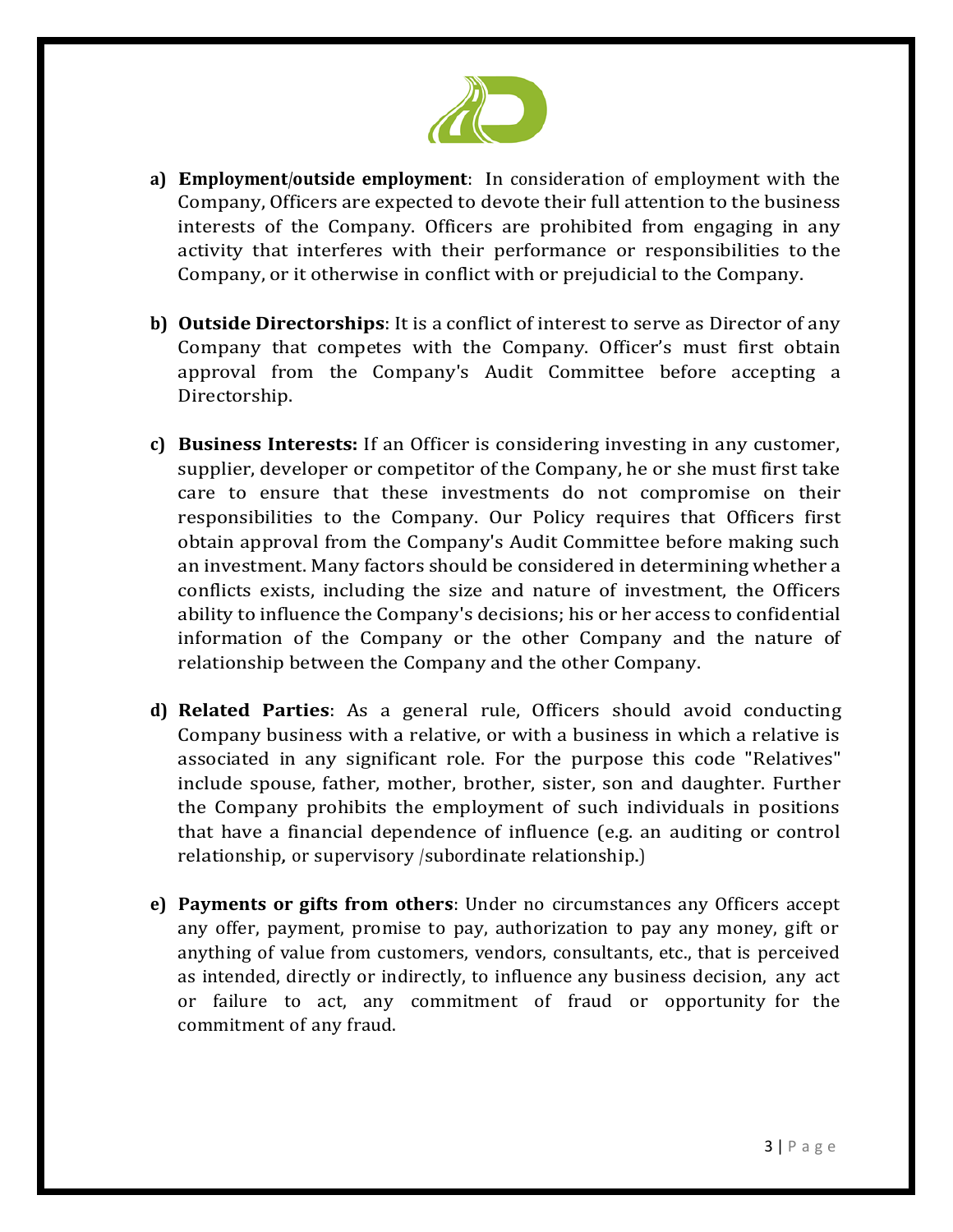

- **f) Corporate Opportunities:** Officers may not exploit for their own personal gain, opportunities that are discovered through the use of corporate property, information or position, unless the opportunity is disclosed fully in writing to the Company's Board of Directors and Board declines to pursue such opportunity.
- **g) Other situations:** Because other conflicts of interest may arise, it would be impractical to attempt to list all possible situations. If proposed transactions or situation raises any questions or doubts, Officers must consult the Secretarial Department.

# **4. COMPLIANCE WITH GOVERNMENTAL LAWS, RULES AND REGULATIONS**

- **a)** Officers must comply with all applicable governmental laws, rules and regulations.
- **b)** Officers must acquire appropriate knowledge of the legal requirements relating to their duties sufficient to enable them to recognize potential dangers and to know when to seek advice from the Company Secretary.
- **c)** Violations of applicable governmental laws, rules and regulations may subject Officers to individual criminal or civil liability as well as to disciplinary action by the Company. Such individual violations may also subject to the Company to civil or criminal liability or the loss of business.

#### **5. VIOLATIONS OF THE CODE**

- **a)** The Code of Conduct is a part of an Officer's job and his or her ethical responsibility is to help enforce this Code. Officers should be alert to possible violations and report this to the Company Secretary.
- **b)** Officers must cooperate in any internal or external investigations of possible violations, reprisal, threat, retribution or retaliation against any person who has in good faith reported a violation or a suspected violation of law, this code or other Company's policy or against any person who is assisting in any investigation or process with respect to such a violation is prohibited.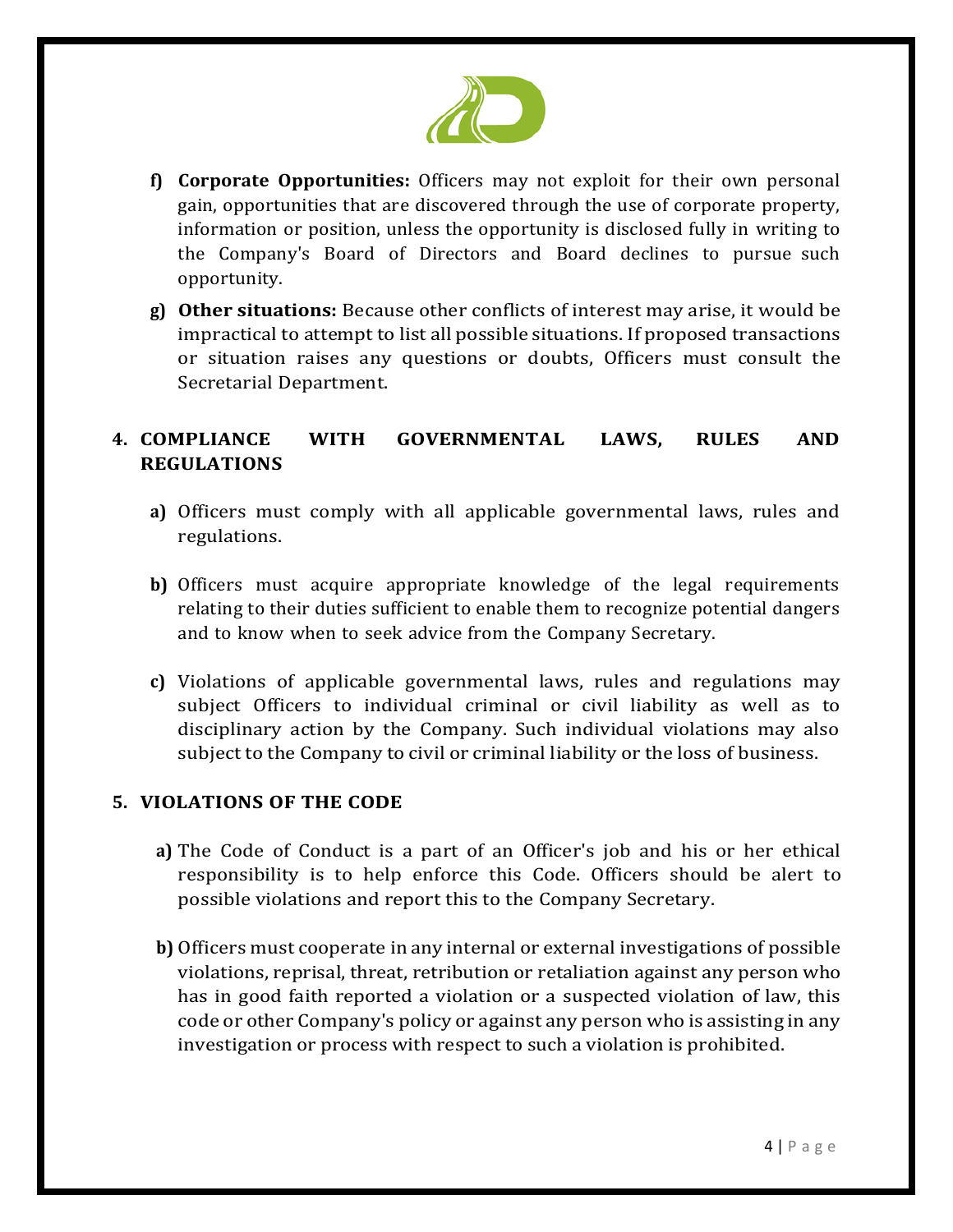

**c)** The Company will take appropriate action against any Officer whose actions are found to violate the Code or any other policy of the Company. Disciplinary actions may include immediate termination of employment at the Company's sole discretion. Where the Company has suffered a loss, it may pursue its remedies against the individuals or entities responsible. Where laws have been violated the Company will co-operate fully with the appropriate authorities.

### **6. WAIVERS AND AMENDMENT OF THE CODE**

- **a)** The Company is committed to continuously reviewing and updating its policies and procedures. Therefore, this Code is subject to modification.
- **b)** Any amendment or waiver of any provision of this Code must be approved in writing by the Company's Board of Directors and promptly disclosed on the Company's website and other regulatory authorities which may be required as per applicable rules and regulations.

## **7. DUTIES OF DIRECTOR AND INDEPENDENT DIRECTOR:**

Independent Director shall give declaration on the first meeting of the Board in which he/she participates as a director or thereafter at the first meeting of the Board every year or wherever there is any change in the circumstances which may affect his status as an independent director. Independent Director shall comply with the provision of section 149(6) of the Companies act, 2013 A director (includes independent director) shall act in accordance with the articles of the company, subject to the compliance of Companies Act, 2013 and all other applicable laws;

1) A Director of a company shall act in good faith in order to promote the objects of the company for the benefit of its members as a whole, and in the best interest of the company, its employees, the shareholders, the community and for the protection of environment.

2) A director of a company shall exercise his duties with due and reasonable care, skill and diligence and shall exercise independent judgment.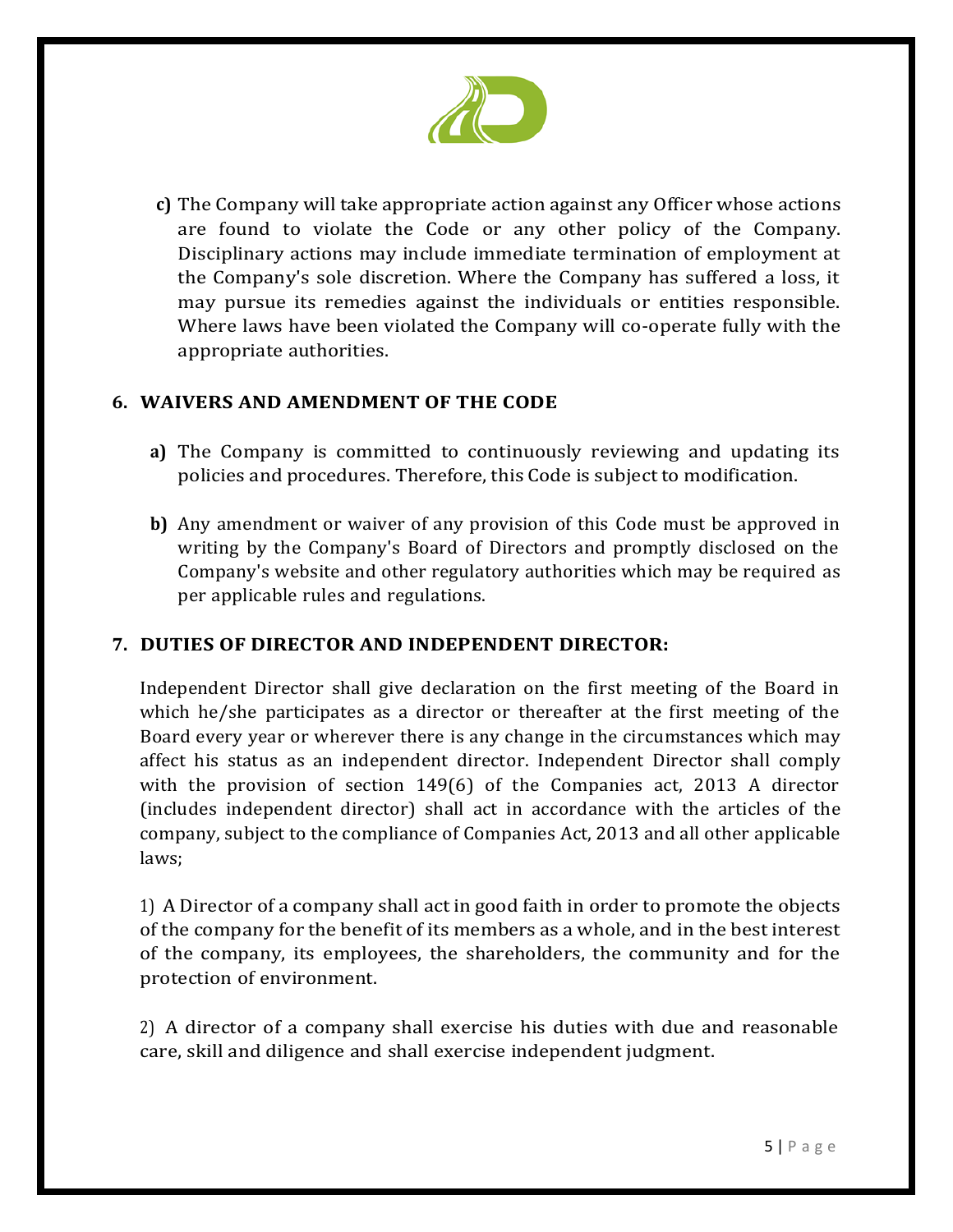

3) A director of a company shall not involve in a situation in which he may have a direct or indirect interest that conflicts, or possibly may conflict, with the interest of the company.

4) A director of a company shall not achieve or attempt to achieve any undue gain or advantage either to himself or to his relatives, partners or associates and if such director is found guilty of making any undue gain, he shall be liable to pay an amount equal to that gain to the company.

5) director of a company shall not assign his office and any assignment so made shall be void.

# **8. ACKNOWLEDGEMENT OF RECEIPT OF CODE OF CONDUCT FOR ALL THE MEMBERS OF THE BOARD OF DIRECTORS AND SENIOR MANAGEMENT PERSONNEL**

- **a)** I have received and read the Company's Code of Conduct for all the members of the Board and Senior Management Personnel (the "Code"). I understand the standards and policies contained in the Code and understand that there may be additional policies or laws specific to my job. I agree to comply with the Code.
- **b)** If I have any questions concerning the meaning or application of the Code, any Company's Policies or the legal and regulatory requirements applicable to my job, I know I can consult the Secretarial Department and that my questions or reports to these sources will be maintained in confidence.
- **c)** Further, I undertake to provide following Affirmation on an Annual basis to the Company within 30 days from the end of  $31<sup>st</sup>$  March every year.